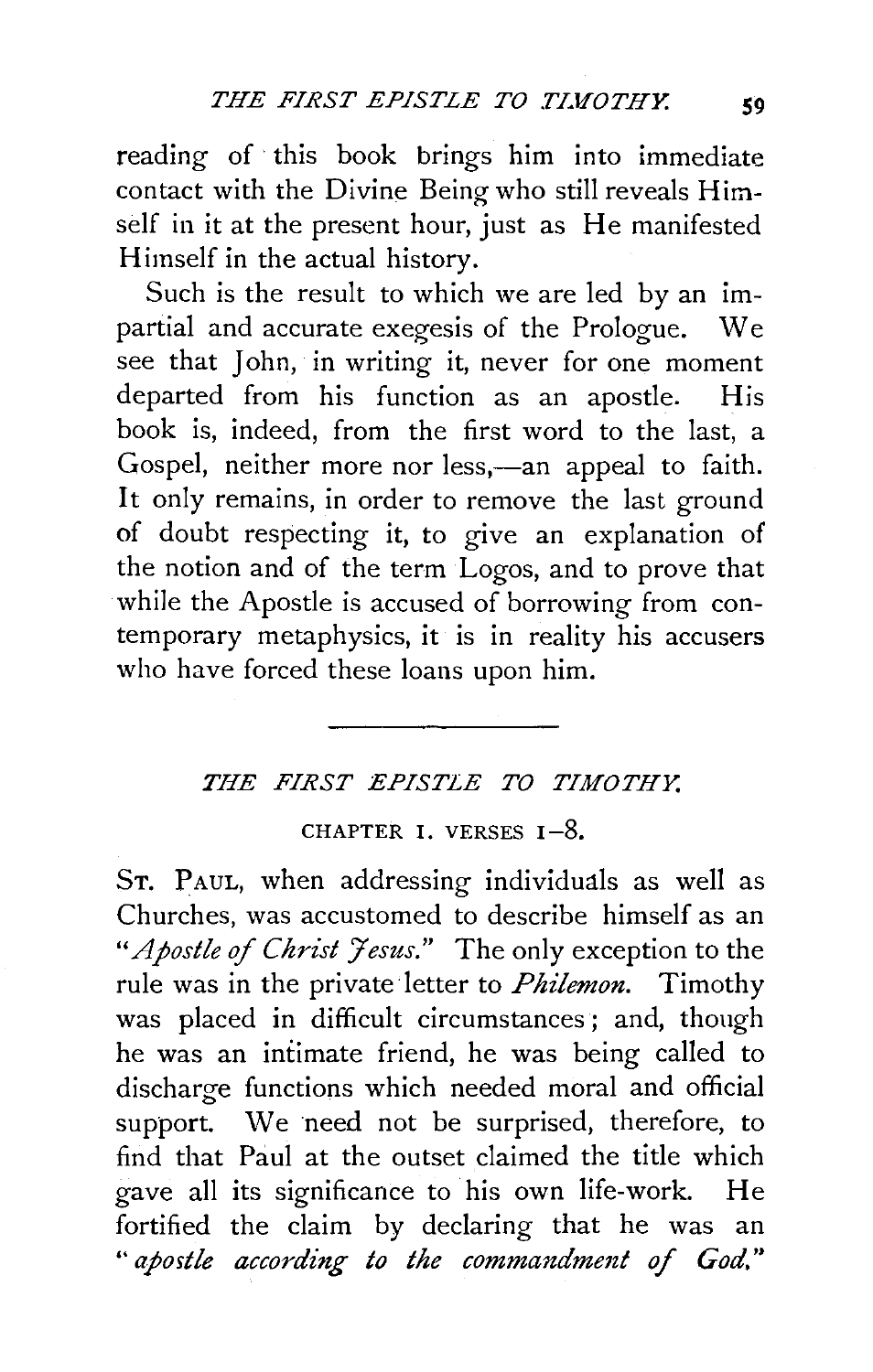such " commandment" as he felt and knew sometimes to be given to him, and. sometimes to be withheld.<sup>1</sup> The event to which he referred was described in Acts xiii. *2,* when "the Holy Ghost said, Separate to me Barnabas and Saul unto the work whereunto I have called them." Elsewhere Paul speaks of his apostolate as " by the *will* of  $God." <sup>2</sup> God's "will" was the source of the "com$ mandment." In the Pastoral Epistles, and in this place, he attributes to GoD a designation not elsewhere found in his writings, viz., *"our Saviour."*  This need not surprise us, for he was accustomed to speak of *Christ* as the Saviour,<sup>8</sup> and he refers "salvation" to God;<sup>4</sup> and the phrases, "God, the Saviour," and the "God who saveth thee," are found in the  $LXX$ . and Apocrypha,<sup> $5$ </sup> and in the New Testament,<sup>6</sup> as well. The expression is full of wealth, and shews how ·the great heart of the Apostle had warmed to the thought of God as the fontal source of all the blessedness and hope of man.<sup>7</sup> The appointment of Paul to the apostolate was mediated or ministered to him by " *Christ Jesus, our hope."* 8 It is because God *is* our Saviour that Christ becomes the ground of all our hope ; while, as a matter of revelation, when " Christ Jesus " is seen and felt to be " our hope," then we learn the deeper mystery of the Divine Fatherhood and the pulsations

1 r Cor. vii. 6, 25; 2 Cor. viii. 8; cf. Tit. i. I.

2 I Cor. i. I ; 2 Cor. i. I ; 2 Tim. i. I.

3 Eph. v. 23; Phil. iii. 20. 42 Thess. ii. 13; I Cor. i. 21.

5 Psa. CV. 2I; Isa. xliii. 3. JI ; xlv. rs; Hos. xiii. 4; Eccles. li. I.

*<sup>6</sup>*Luke i. 47; Jude 25.

<sup>7</sup> A variety of readings prevent our attaching much importance to the presence or absence of the article before  $\sigma\omega\tau\eta\rho o\varsigma$ .

 $^8$  All the modern editors omit the *kvptov* before *x*, wrow.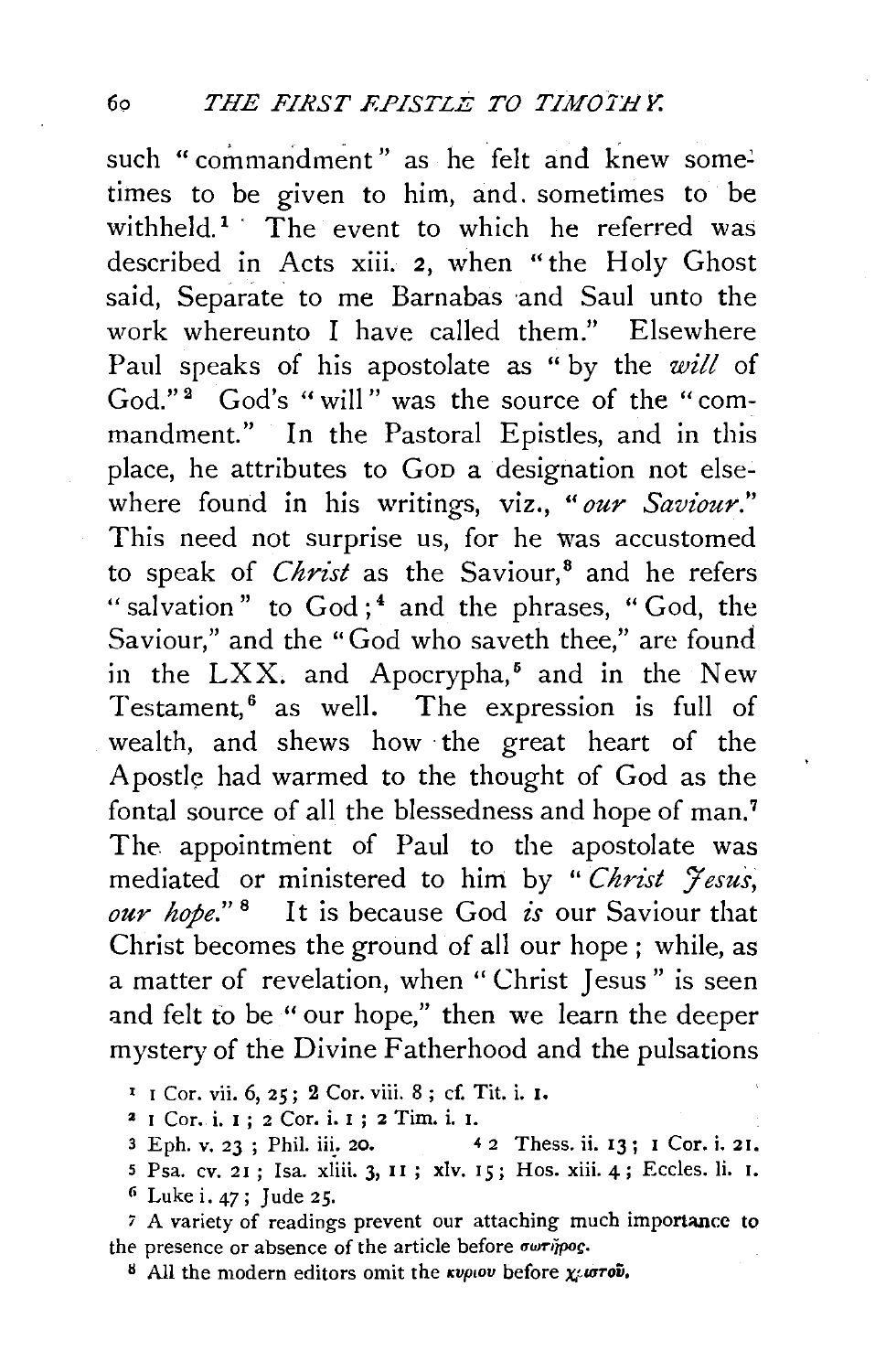of the Eternal Love. He is our'hope, (r) because he is the organ and manifestation of the method of our salvation; (2) because his indwelling within us and our mystic union to Him constitute the hope of glory; (3) because the desire and expectation of being like Him *(i.e.*, our "hope in  $\lceil \frac{2\pi i}{1 + m} \rceil$  Him) purifies us, even as He is pure; (4) because our final and full communion with Him will be the fruition of all we hope for in the heavens.

"Paul, an Apostle of Christ Jesus," dignified with such living and ennobling relationships, addressed Timothy, as his *"very own son in the faith."* This word ( $\gamma \nu \eta \sigma \omega$ ) is used in contradistinction to the " adopted son" or the "bastard child," and figuratively expresses the closest intimacy and the most endearing affection. Paul was his spiritual father, and Timothy had caught many of his lineaments. In writing to the Philippians, Paul had said, " I have no one (no ministerial companion) like-minded (with him) who will, by spiritual birthright ( $\gamma \nu \eta \sigma \omega_s$ ), be solicitously anxious concerning your affairs;"<sup>1</sup> and he told the Corinthians<sup>2</sup> that Timothy was "his beloved and faithful son in the Lord, who would put them in remembrance of his ways in Christ, as he was teach~ ing everywhere in every Church." Timothy was, therefore, intimately acquainted with the standpoint of Paul, with the controversy between him and the impugners of his Divine commission, with the general method of his teaching; and with the quality of his practical advice on disputed questions of ethical and ecclesiastical importance. Many commentators, Huther, Leo, Winer, and others, agree that the phrase

**J PhiL** ii, 20; **. A 1** Cor. iv;<sup>3</sup> **17**.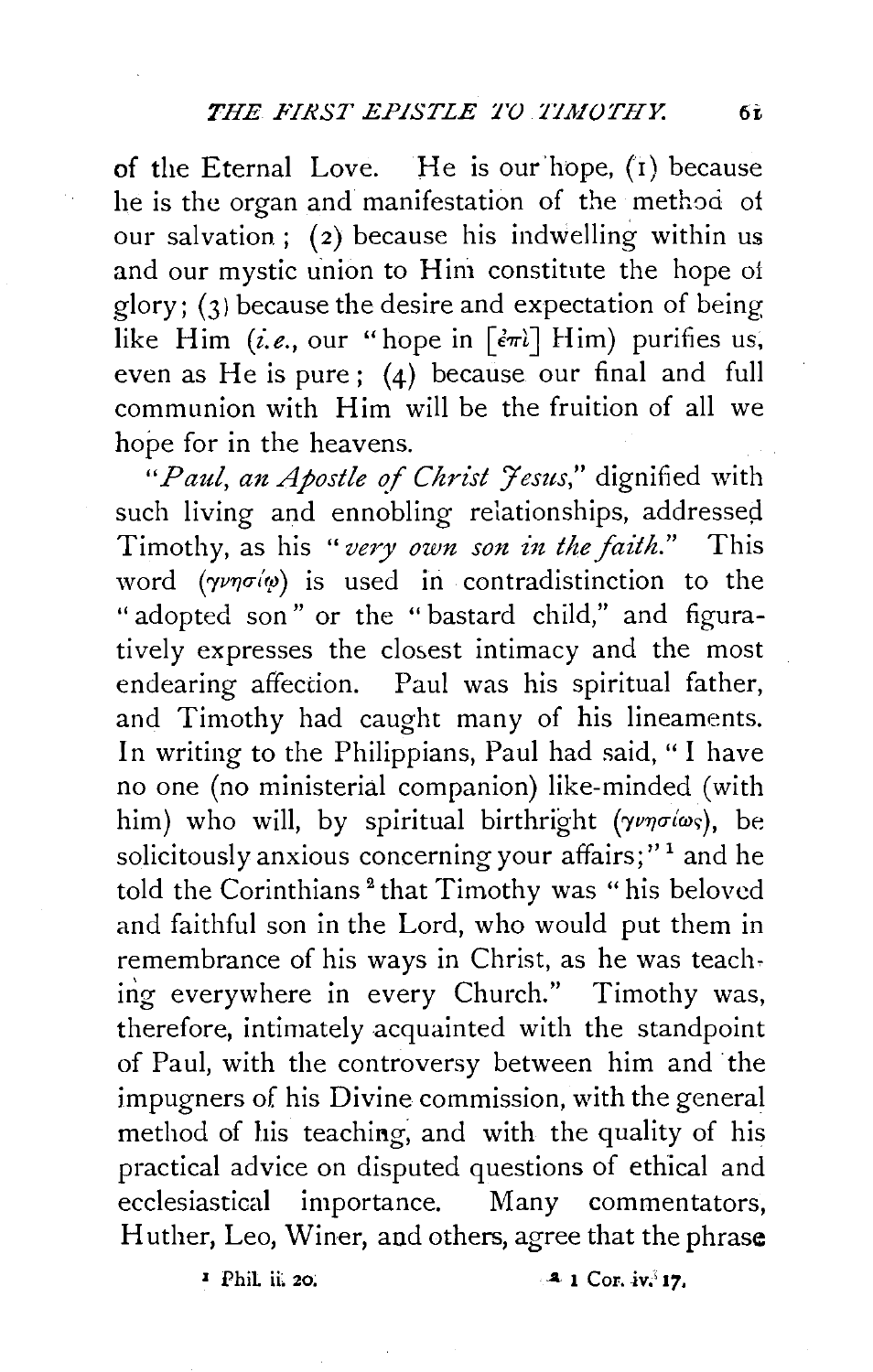" in faith," or, " in (the) faith" [Alford] should be attached to the whole compound expression, $-\omega$  my very own son." <sup>1</sup>

In giving the apostolic benediction Paul differed slightly from his usual phraseology. On addressing Timothy and Titus he adopted the additional word which John also used in his beautiful letter to *Kyria.* <sup>2</sup> Between *grace* and *peace* he introduces *mercy.* The speciality is no mark of a forger, but precisely the reverse. If a *falsarius* had been striving to imitate the Apostle's style for a purpose, he would surely have avoided such a deviation. The late Dr. Fairbairn has made the best suggestion in explanation of its introduction here. "He knew how much he needed mercy for himself, not merely at the outset of his spiritual career, but when engaged in his work as an ambassador of Christ." None are more conscious of their need of *mercy* than those who try to represent their Master's claims and to plead his cause with their fellow-men. Huther says that these' three expressions refer to one and the same thing viewed under different aspects. This is true so far as Love is the generic central thought of each expression. Each term is a predicate of love. *Grace* is the most comprehensive expression of the three, denoting all the effluence of love, in favour shewn and strength bestowed. *Mercy* is "love " when it is shewn, or grace when it is imparted to the undeserving and guilty. *Peace* is the "love of God" when "shed abroad in the heart," inducing reconciliation and rest. The two former denote the active sources; the latter, the blessed results of heavenly love.

 $5$  Cf. Tit, i. 4.

 $*$  3 John L  $_2$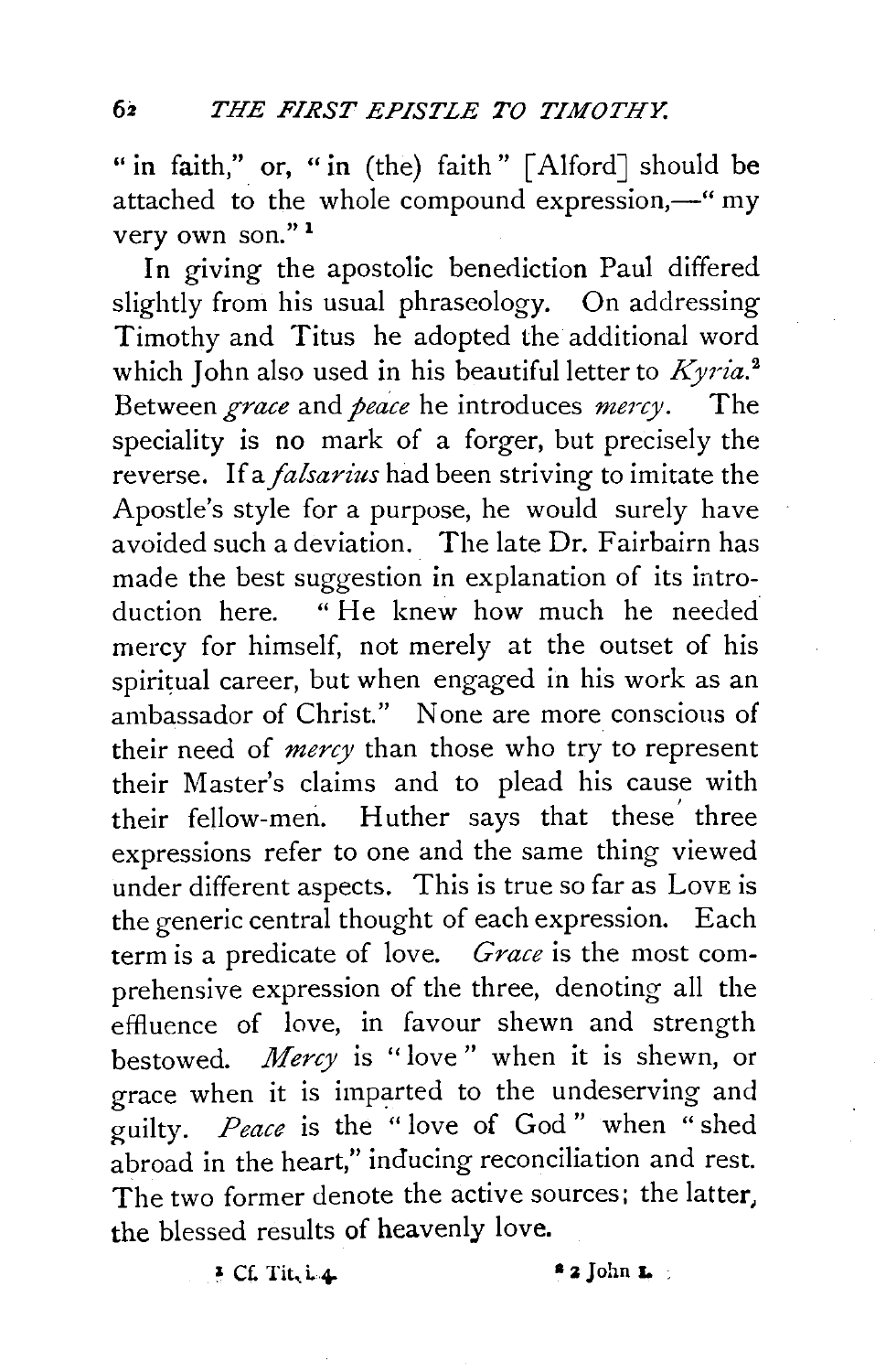" St. Paul having thus analysed with the prism of holy sympathy the eternal Beam into its three constituent elements, now proclaims the living origin of all the *love.* "Grace, mercy, and peace [are] *from* God the Father and Christ *Jesus the Lord.*" This is a combination of ideas frequently occurring in the Pauline writings ; and what a conception it gives of the supreme dignity and superlative rank in the universe attributed by Paul to Christ Jesus! "Jesus Christ" is here associated with " God the Father" in bestowing gifts which can only take their origin in the very depths of the Godhead.<sup>1</sup>

Verse 3.—The sentence which the Apostle then commences with the particle " *Even as"* is never completed. Some have found the *apodosis* in verse 8, and others in verse 12. But such suppositions create ponderous and useless difficulties and produce no satisfactory result. We may reasonably suppose that Timothy was left to supply a simple repetition of the verb, and thus to effect a passage from remembered advice given on a previous occasion, to the obvious intention of the present injunction: *Even as I besought thee to abide in Ephesus, when I was on my journey into Macedonia* [so *I beseech thee still*].<sup>2</sup> We need not revert any further to the difficulty of finding place in the narrative of the *Acts* for the event here described. Expositors from Chrysostom downwards have called attention to Paul's use of the

<sup>&</sup>lt;sup>1</sup> Bengel, on Romans i. 7, says, " Una eademque gratia, una eademque pax, a Deo et Christo."

z The interesting Sections lxiii., lxiv., of Winer's Grammar, on "the ellipses of the simple sentence " may be referred to with advantage. Cf. Rom. v. 12; xi. 21,; Matt. xvi. 7; John v. 6, *7;* 2 Pet. ii. 4·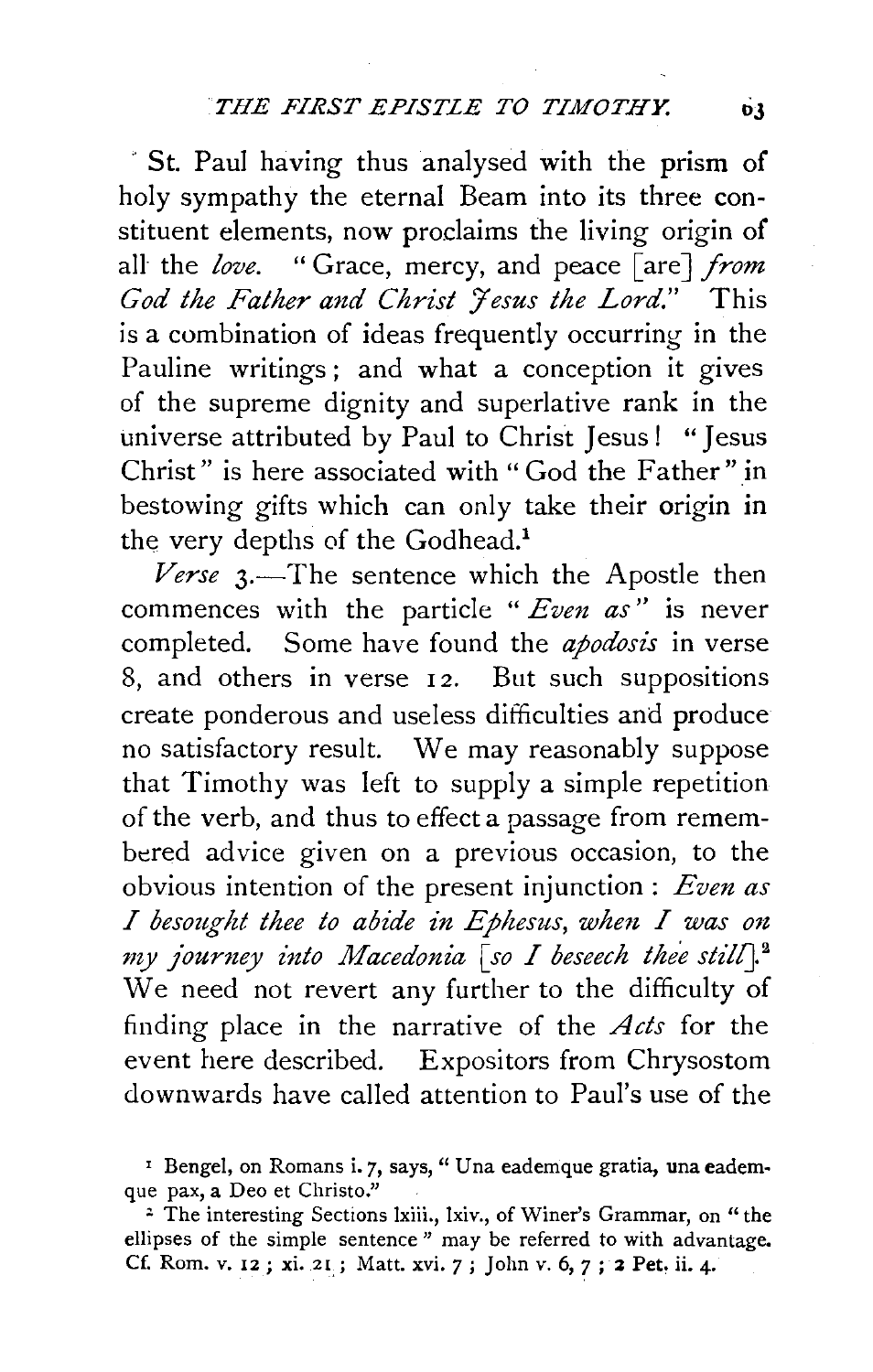words; "I besought," or "I exhorted," when, as in writing to Titus,<sup>1</sup> he might have said, "I ordered," or "commanded," or "appointed." In writing to Philemon, Paul drew a contrast between the two words which is worthy of notice.<sup>2</sup> Ellicott thinks if the present instead of aorist infinitive  $(\pi\rho_{0}g_{\mu\epsilon}\hat{i}\nu a\iota)$ had been used, the duration of Timothy's residence in Ephesus would have been more marked; but I am inclined, with Winer, to regard the use of the aorist in this sentence as determined simply by the aorist of the previous and governing verb.

The purport of Paul's entreaty is now revealed. The Apostle and his " very own son in the faith" had found Ephesus distracted with crotchets, quivering with new excitements. Eager partizans of special interpretations of the older Scriptures had come to the front; Jewish allegories and Oriental theosophy, fables and genealogies, had twined themselves into a system of dubious teaching. The work of the Church was being. paralysed by the unhealthy prominence given to a multitude of unimportant questions. A buzz of restless inquiries, which led to perilous controversy and unhealthy thought, was confusing the intelligence and obscuring the mind and worship of the Ephesian community. And so, though Paul had gone to Macedonia, he reiterated the request that Timothy should use the official authority with which he was invested to put these teachers of *another doctrine* to silence. As on a previous occasion when rebuking the J udaizers in Galatia he warned them against "another gospel, which was not another," so now, with analogous phrase,

 $\overline{1}$  Tit i. 5.  $\overline{5}$   $\overline{1}$   $\overline{1}$   $\overline{2}$  Thil.  $\overline{8}$ - 10.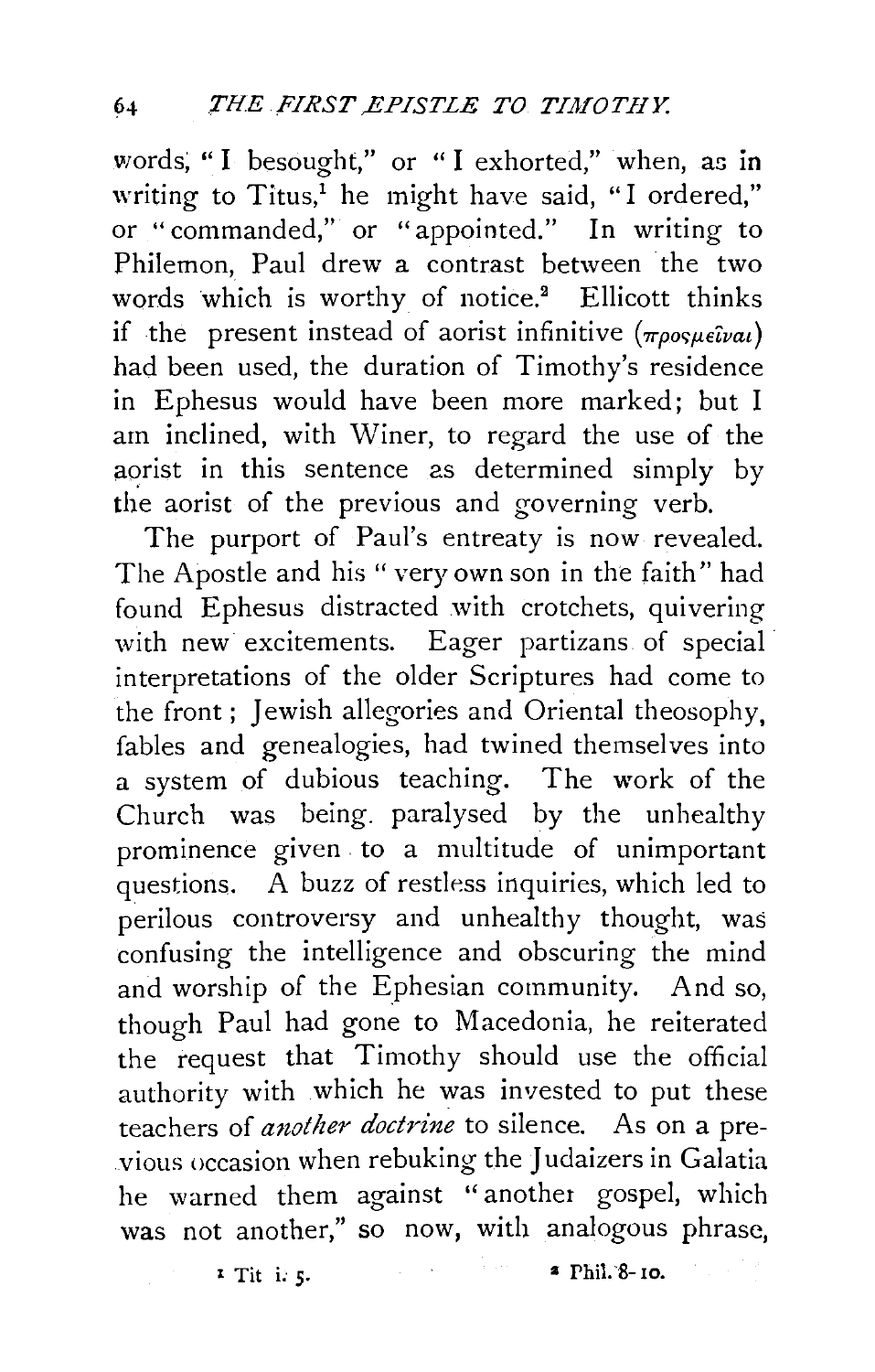those who are introducing as fundamental truths what were novel fancies are to be sharply warned. Then, as now, St. Paul condemned all personal additions to the teaching of which he had been the inspired organ. There is no need to look on into the second century in order to understand these references. The same kind of poisonous addition to the Gospel had infected the Churches in Crete.<sup>1</sup> '' Jewish . myths," " endless genealogies," " disputes about the law,"" antitheses of a falsely-named *gnosis,"*  had made their appearance, and led to foolish and fruitless discussions, and, as the Apostle said, they were *"of a kind to produce controversy rather than to miniSter to God's way of salvation by faith."* The case of Timothy's genealogy was one in point. His mother was a Jewess, his father was a Greek ; and great discussion had prevailed· as to the wisdom or necessity of his submitting to the ordinance of circumcision.

The *text* and the construction of the sentence require a word. The weight of authority<sup>2</sup> is in favour of the word olkovoplav rather than olkooplav, which was found in some manuscripts and Latin translations, and was accepted by the  $A.V.$  The change may have been suggested by the difficulty of finding a suitable translation of  $\pi a \rho \epsilon \chi_o v \sigma \nu$ , when governing the two ideas involved in" controversies" and " the dispensation of God," or ''the economy cf grace," or "God's way of salvation by faith."

The lesson we may gather is, that whatever novel

<sup>1</sup> Tit. i. 4 ; iii. 9·

<sup>&</sup>lt;sup>2</sup> Chrysostom and Damianus read  $o^i$ icovo $\mu$ iav, and  $\angle$ AFG, &c.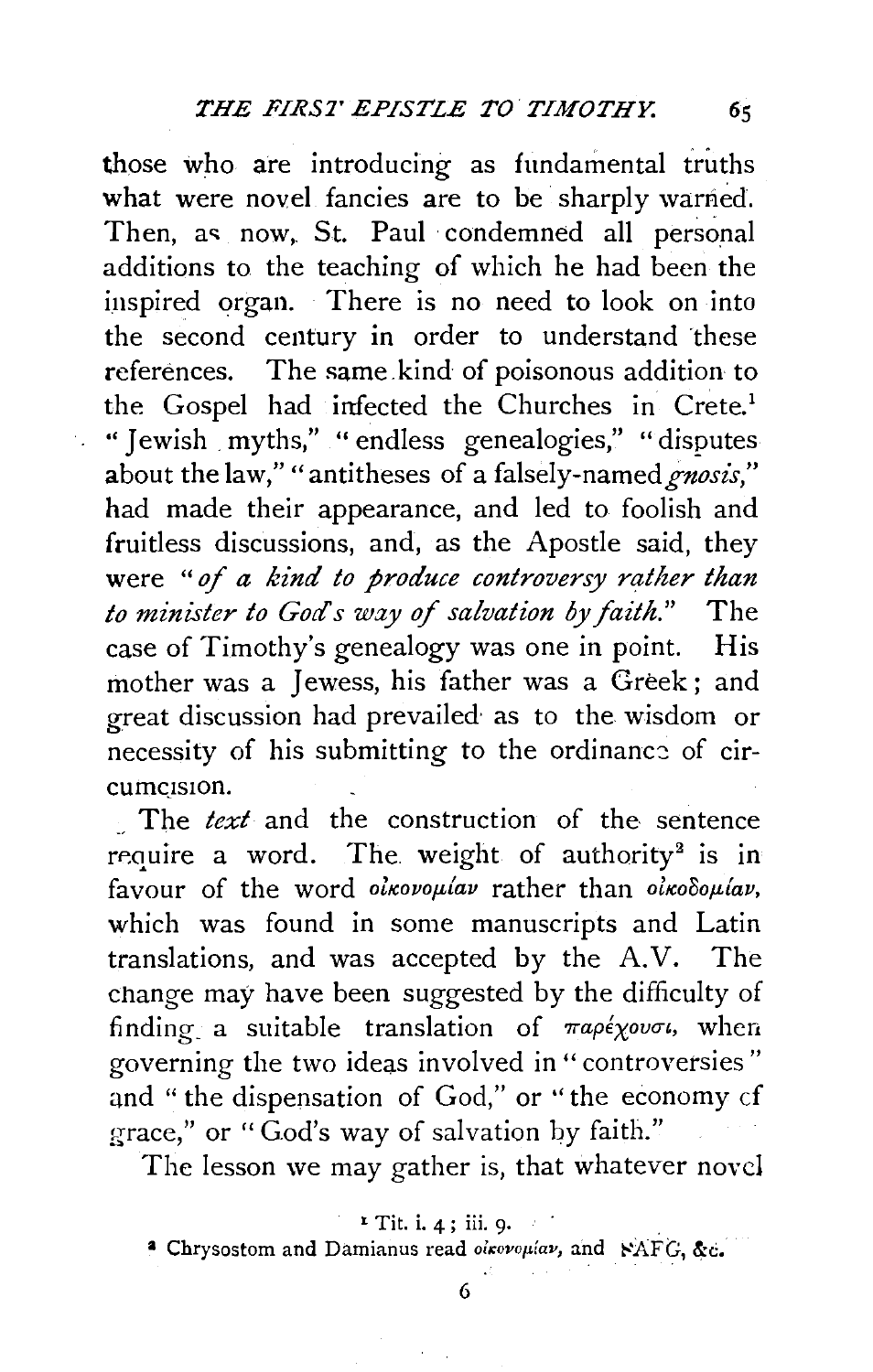teachings and methods of illustration simply lead to vain· conflict and barren controversy, and have no healthy bearing upon the labours· of a steward in God's house, ought not to be pursued. St. Paul says, "Hush them, discourage them, boldly and firmly repress them, son Timothy."

*Verse* 5.-BuT. The adversative force of the particle is not to be overlooked : it is as though the .<br>inquiry might arise whether there was a clearlydefined system of preceptive teaching or not in the Gospel of Christ, whether it could be trifled with, or could be over-pressed.; and the suggestion is thus made to Timothy that, though he was to charge and command with all boldness and firmness, he must not personally forget that *"the end* of *the commandment,"* or *"the scope and purport of the practical teaching and* [of the] *preceptive character of the· Gospel is* LOVE." The article before the word translated " commandment " makes it probable that the Apostle is dealing, not with the specific charge he had just given to Timothy, but with some wellunderstood body of solemn and sound injunctions.<sup>1</sup>

The " end," the "purport," of the new law of life is *Love.* Huther and Ellicott dispute Leo's statement that the love here spoken of is love to God as well as man. They do so on the principle that when *love* is thus used absolutely in the New Testament it has this limited reference. But the love referred to in the epistles both of Paul and John describes the right relation of the whole of human

<sup>&</sup>lt;sup>I</sup> Here Leo has been too hastily condemned by Huther. Ellicott comes nearly to the conclusion stated above as to the meaning of παραγγελίας; so also Fairbairn.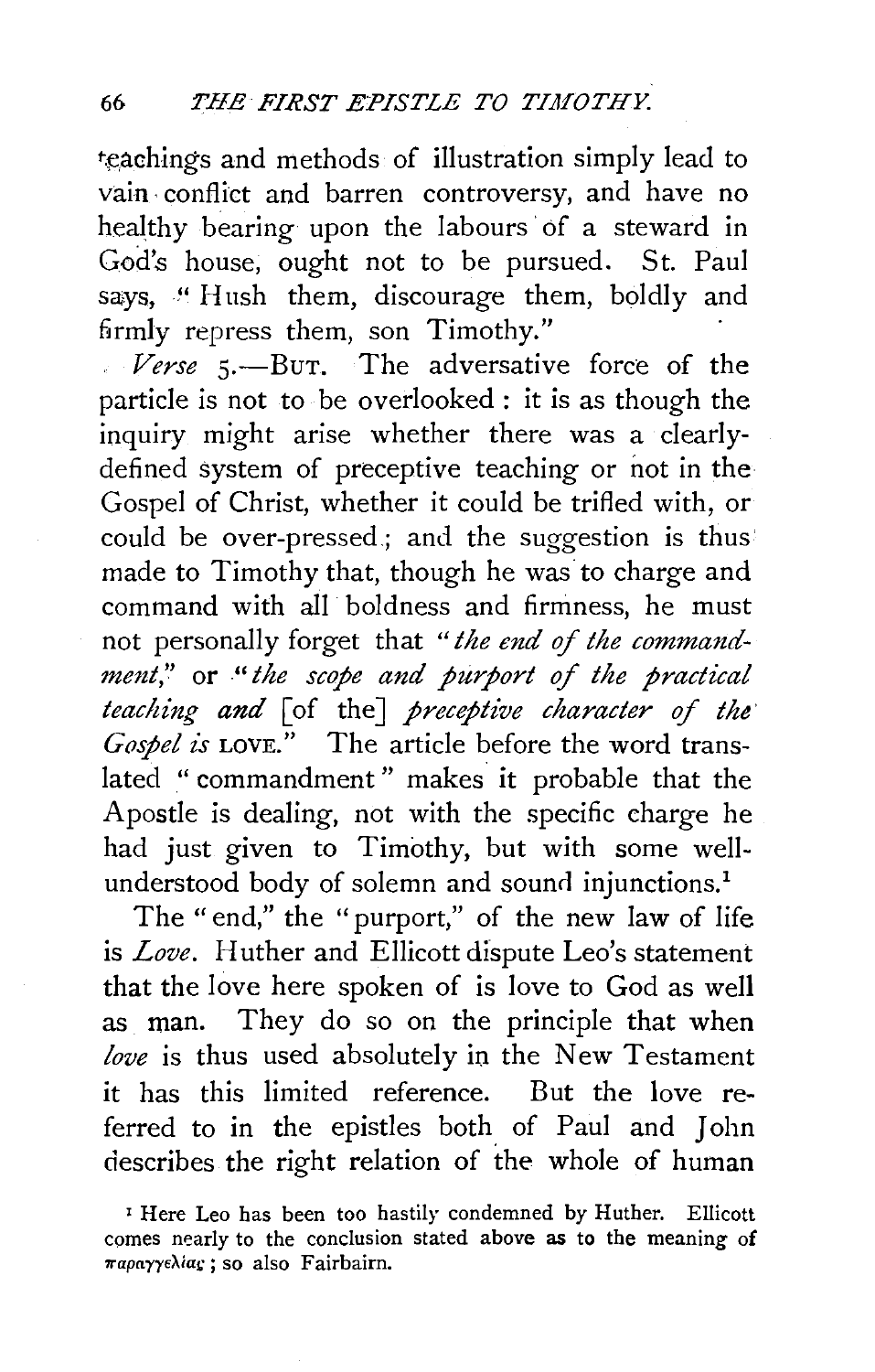nature to God and man, and is closely identifiable with the Divine life wrought within man by the Holy. Spirit. The powers of " love " detailed by St. Paul in I Coriathians xiii. correspond almost verbally with "the fruits of the Spirit" which are enumerated in Galatians v. *22.* Love to man in its highest sense is a consequent of love to God, and flows from it. The Apostle specifies *three* conditions of this love, and they apply with equal force to each of the great spheres of its operation. The first condition is,  $a$ *pure heart.* " With the heart, or in the heart, faith *£s exercised* unto righteousness." " If thou believe in thy heart," says Paul (Romans x. 9), shewing there, as well as elsewhere, that  $\kappa a \rho \delta a$  denotes the region and the organ of mental operations  $(cf.$  $\overline{1}$  Cor. ii. 9; iv. 5; Matt. xv. 19, &c.) as well as of the emotional nature. With " the pure heart" (Matt. v. 8) it is alone possible to have the beatific vision of God; for, unless the whole interior man be purified, the power of love will fasten on selfish or ignoble objects. It is not a sentimental love which turns back upon self in the mere enjoyment of its own exercise, but the love which springs from clear insight and noble sacrificial self-forgetfulness, from a nature sanctified by the Holy Ghost, and duly responsive to the Eternal Love.

The Apostle shews the breadth of his conception of it in the second condition which he supplies-viz., *a good conscience.* Conscience, " self-consciousness," we learn from the New Testament may be "evil " as well as "good" and "pure." It may be "defiled" and "hardened" and "cauterized," even as tender flesh may be by heated iron. It may be burdened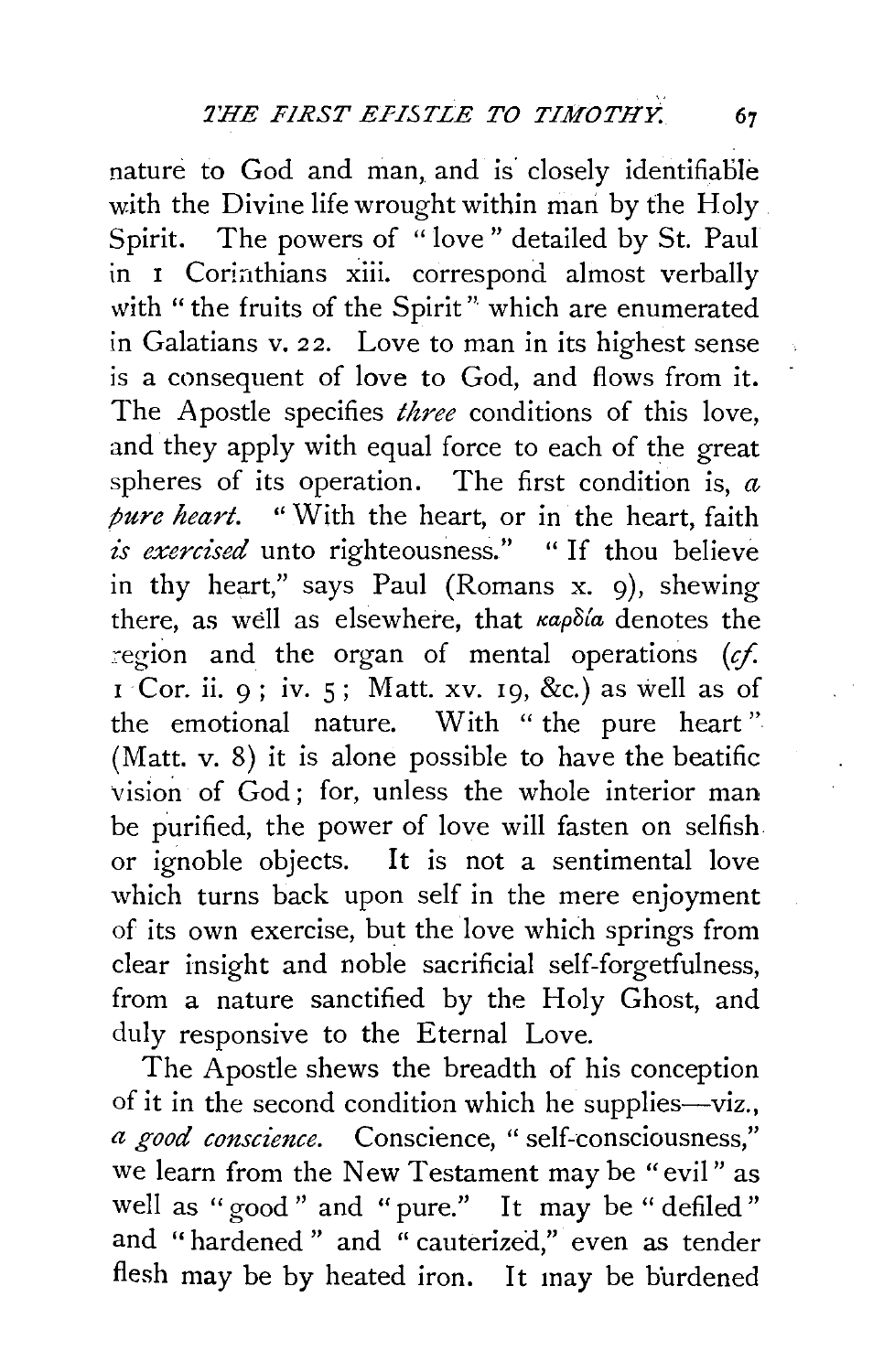with "guilt" or " void of offence." Conscience  $(\sigma v \nu \epsilon i \delta \eta \sigma \kappa)$  may be regarded as a distinct faculty of the mind, or a name for that principle of reflection and self-consciousness which takes account of the whole inner and outer life, and represents the action of the whole mind, especially upon the matter *o:*  good and evil, the activity of the *ego* towards the ethical aspects of things. In either case conscience may be spoken of as "good," if its operations are free and unbiassed, if'it is active.as opposed to dormant, if its perceptions of the standard of rectitude are vigorous, and its applications stimulate, direct, and, if necessary, scourge and goad the will into activity. It is, moreover, "good" in another sense if the conclusions at which it arrives are satisfactory, if it reveals a consciousness of inner honesty and rectitude, and is opposed to a sense of shame, of guilt, and of exposure to the Divine wrath. There can be no love to God or man that answers the Divine ideal unless it proceeds from a clear conscience. The mystery of the faith must be thus held  $($ I Tim. iii. 9) in the pure conscience. Until the conscience is healed and purified, and ceases to condemn, until we have confidence towards God, there is no love.

The third condition of love is *unfeigned faith*. This epithet-" unfeigned "-is applied to faith in *\_2* Tim. i. 5; .to "love" in Rom. xii. 9; to heavenly -wisdom in James iii. 17. The "faith" of which Paul ~here speaks must be free from all "dissembling," all .pretence of a confidence that is not felt. It must not be the mask of unbelief or of contradictory sentiments. It is strange that Paul should mention it last of all; yet this may be explained, because here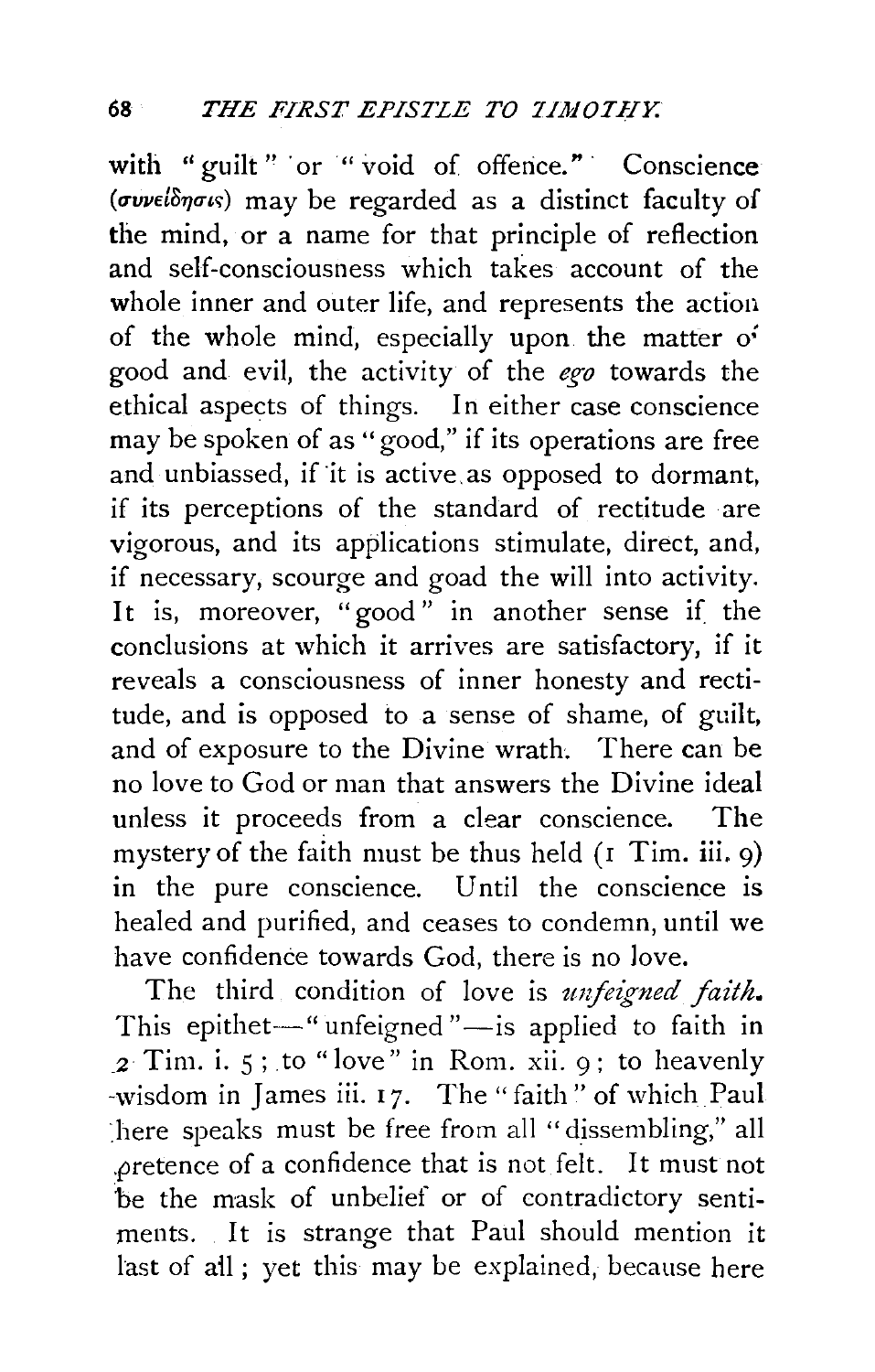he penetrates to the deep principle, to the living source of both the clear ccnscience and the pure heart. " Conscience" and "heart" describe the sphere of the operation of the Divine Life and special departments of the human constitution. Faith, on the other hand, is the *seed-principle,*  which, taking root in a purified heart and an active and peaceful conscience, will put forth therein the flowers and fruit of holy love. Now, in view of this ideal, some men utterly fail. *At these conditions of love,* at these virtues, at these indispensable methods of securing the true " end " of the sacred standard of the Gospel, "*certain persons have* [taken but] *missed*" *their aim.*" The word *aστόχεω* is often used by thelater classical writers with a genitive of that from. which the departure takes place. Alford quotes  $\dot{m}$ proof of this two passages from Polybius. Plutarch also used the word in the same sense. Those who thus miss the true aim have, as a consequence, deflected their course, "*having swerved*<sup>1</sup> to vain empty *talking,"* instead of Divine love.

This "foolish babble" led to controversies,  $un_1$ wise speculations, "disputes about the law" (Tit. iii-9), discussions about "myths and genealogies," which were barren of all practical advantage and hurtful to. souls. Paul scorned and loathed all windy words and vain speculations that had no direct bearing upon holy living. These talkers without love are (verse 7) nevertheless *wishing to be* regarded as *teachers* of *the law.* 

<sup>z</sup> Wettstein gives a whole column of quotations to explain the usage of the verb *iκτρίπεσθαι (cf.* Heb. xiii. 9). Bengel translates the word here, by *aversi sunt*.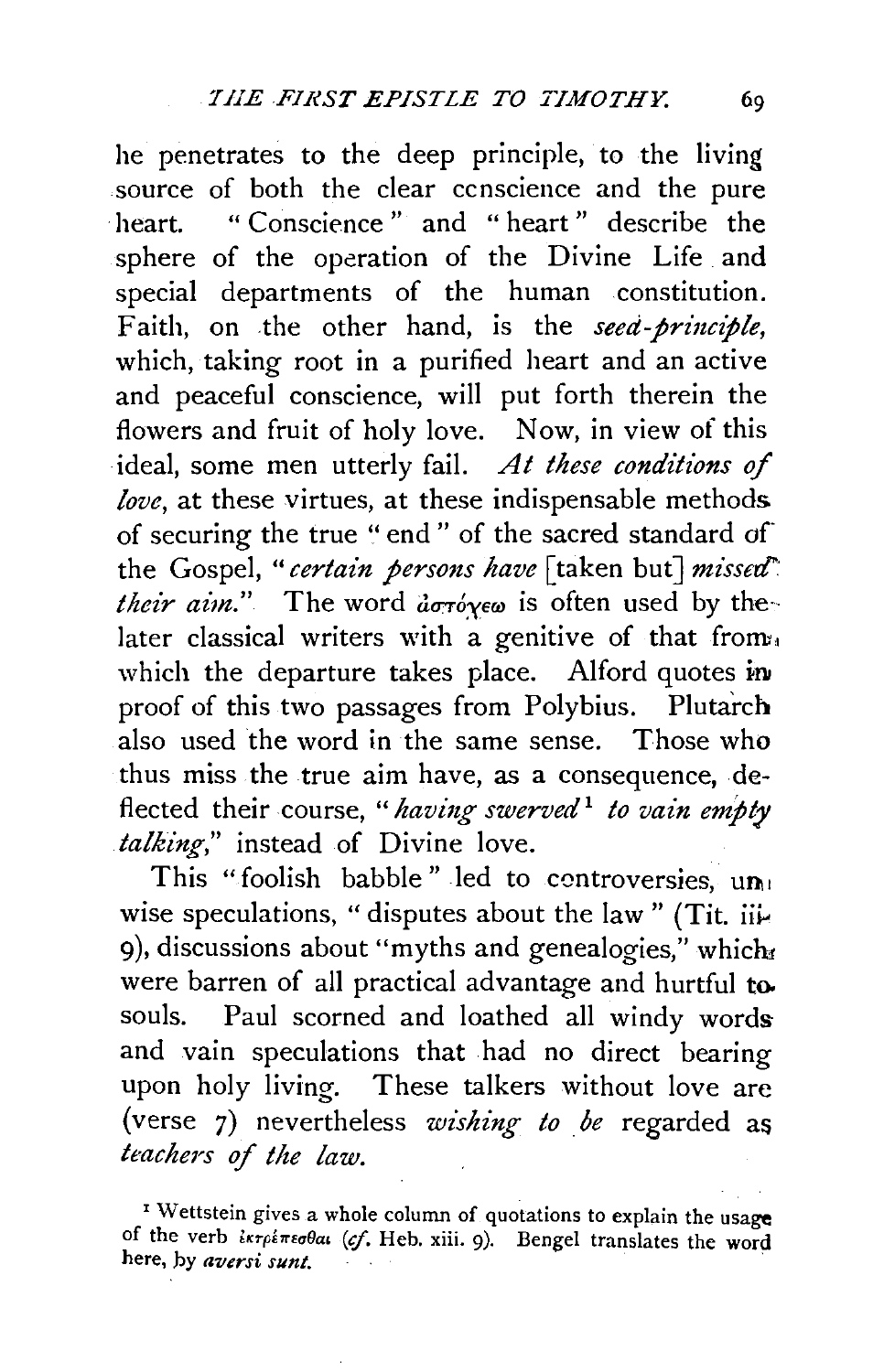We cannot see any justice in Baur's speculation, that the writer is referring to the Gnostic enemies of the Law, who did in fact despise and contemn the Law as evil. Yet Plancke and Leo go too far in the opposite direction when they find here the Judaizers of an earlier age. It appears to me that it cannot be made out finally whether those to whom Paul refers were laying emphasis on legal observance as a whole, or were merely deducing from the Law, by forced exegesis and dubious methods of interpretation, the unevangelical counsels and profitless quibbles which were beginning to starve or poison the Church. The doctrine of the Judaizers could hardly be described as a "vain babble ; " nor were those who harassed Paul's earlier ministry ignorant of the Law "concerning which they made asseverations."

The statement (verse 8) is that their understandings ;as well as their hearts were at fault. There is a .certain antithetic force (Ellicott) about the participle determinable by the context. *Although they are ignorant both of those things of which they speak-i.e., of* ·their own myths, and genealogies, arid texts, and traditions, and allegorical meanings; and of those *things concerning which they make affirmations-i.e.*, THE LAW of which they profess to be the teachers. Leo, Wiesinger, Ellicott, take this view, but De Wette regards it as a mistake to distinguish two objects to the two verbs. So Luther translates, *was sie sagen oder wq;s sz'e selzen.* De Wette's reason is that in Tit. iii. 8, διαβεβαιοῦσθαι is followed with  $\pi\epsilon\rho\iota$  of the matter affirmed. But there also the translation adopted here would be perfectly justifiable. These teachers struck at the root of all law.